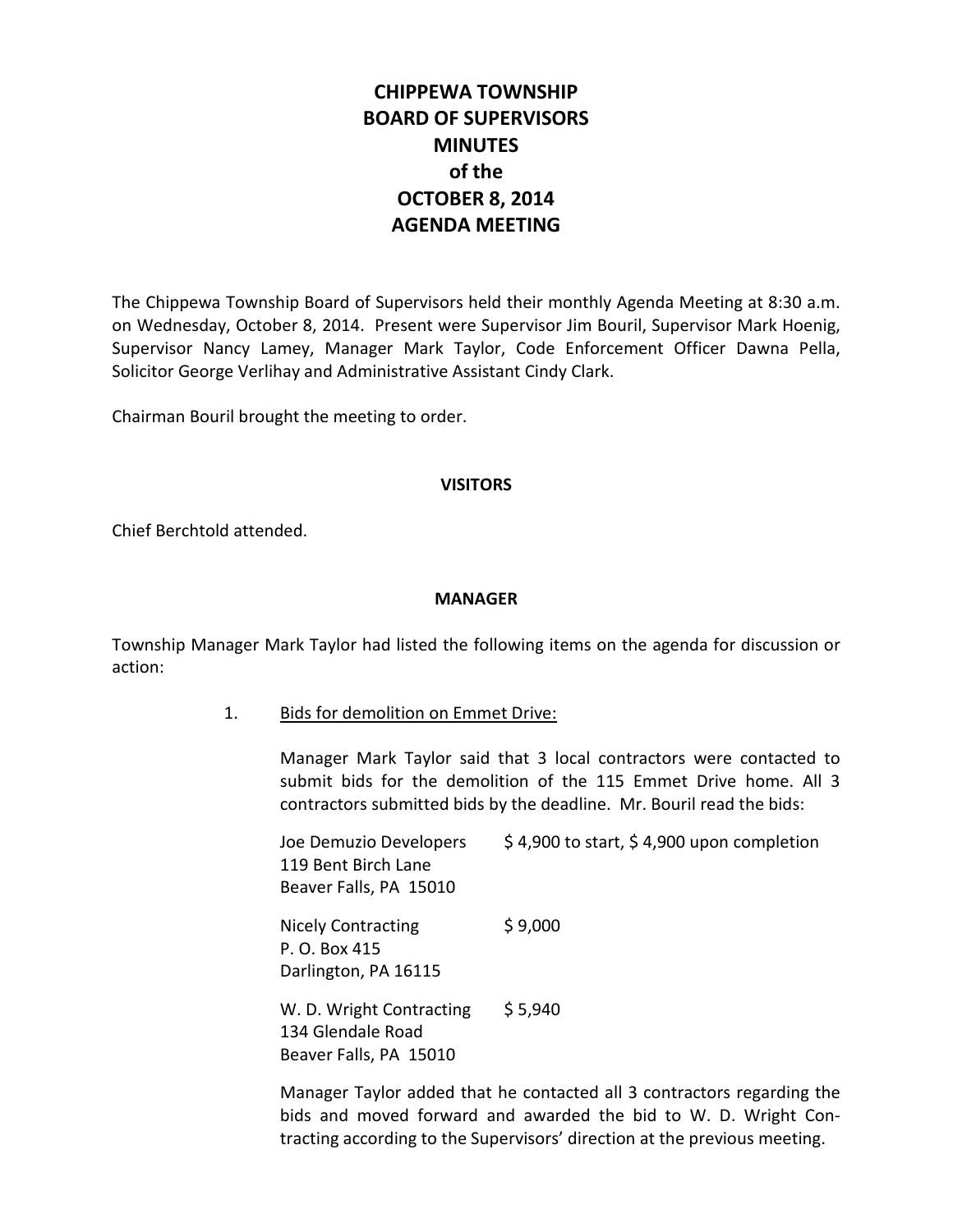### 2. Sanitary Board appointment:

Mr. Taylor said that Dave Turner resigned from the Sanitary Authority and Chief Berchtold has sent a letter stating that he is interested in filling this unexpired term.

**MR. HOENIG MOVED TO APPOINT** Chief Berchtold to fill the unexpired term of Dave Turner on the Bradys Run Sanitary Authority Board. Ms. Lamey seconded the motion and with no further discussion the motion carried.

## 3. Speed sign:

The Manager had distributed sheets regarding the speed studies done by the Township on Darlington Road and on Blackhawk Road. The Darlington Road west to east sheet showed there were 17, 698 vehicles in 3 days, 18 hours and 10 minutes. On Blackhawk Road there were 39,470 vehicles during a span of 5 days, 6 hours and 40 minutes. The sheets listed the number of speeders and other pertinent information. He went over some of the items listed on the sheets with the Supervisors. He said using this speed sign not only deters people from speeding, but it also can help the Township determine where to use our man-hours. He asked the Supervisors to let him know if they are asked to place the speed sign in other Township locations.

## 4. Garbage collection issues:

Manager Taylor listed some of the problems residents are having with garbage pick-up, including people not receiving the flyers from Waste Management that listed new pick-up days and explained Waste Management's new procedures. The Manager said there is confusion because some people received the flyers but their next door neighbors did not. He said that the information included in the Waste Management flyer has now been posted on the Township's web site so that those who did not receive a flyer have access to the info. He commended Eileen Keenan, Dorinda Roberts and Cindy Clark for handling the hundreds of phone calls that have been coming in to the Municipal Building concerning the garbage collection problems. He feels we are keeping things under control the best we can at this point.